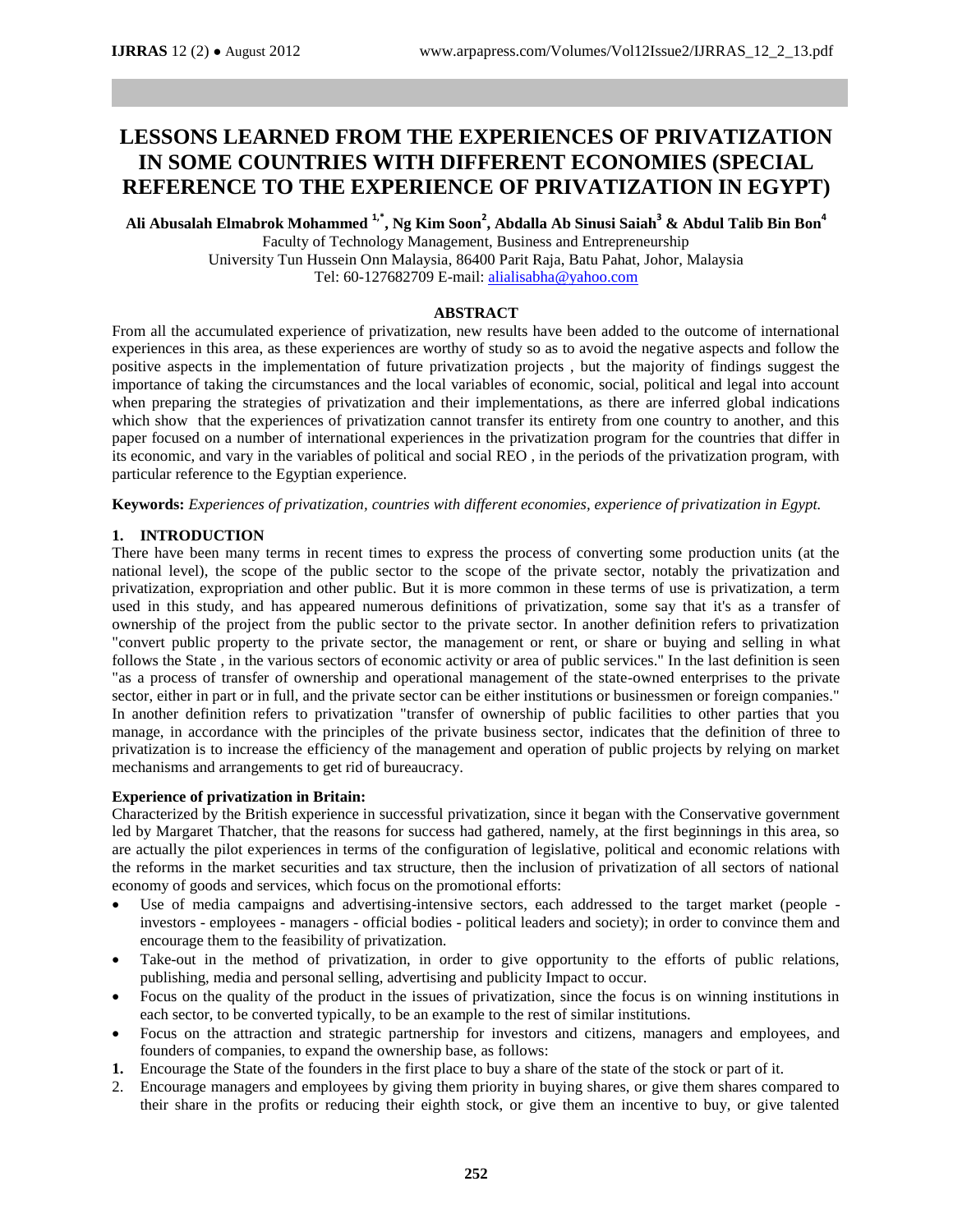employees free shares for being with primary responsibility for the continuation of their giving to the company, develop and duplicate (giving clear advantages for employees).

- 3. Encourage investors to buy shares by giving them full information and truthful shows in the trend of the real opportunities for profitability in the companies offered for sale.
- 4. Reduce the value of the shares or installment price or to give priority to requests from small contribution.
- Restrictions on foreign investors in the privatization process, by demanding enrollment in the register of foreign shareholders in the State, and not to increase the share of foreign investors for 15% of the total shares of the company, with no foreign participation in the Board of Directors.
- Keep the government paced specially called golden share in the privatized company, which is entitled to attend the General Assembly, voting, and the appointment of a representative of business in the Governing Council, and also have the right to object in cases of emergency on some decisions, and this gives a reliable picture of the citizen because the companies privatized operating state in order to monitor the public interest, without prejudice to the rights of deliberate investors and shareholders.
- Change managers in the public institutions in the state, opponents of the privatization or either transfer them to alternative employment in the privatized institutions or to resolve these institutions, they lose their jobs.
- Supervised by the Minister of Finance on all privatization processes in collaboration with relevant ministries, devise and approve guidelines for privatization, and the details of the technical operations, leaving the work of specialists from banks and financial intermediaries, lawyers and accounting firms, which widens the circle of strategic partnership in the privatization.
- Political support for the ruling party and the government and ministries of privatization reflect the strength of the supportive influence of the direction of privatization.
- The government to take two ways to adjust the selling prices of the companies offered for privatization, either upon the decision directly from them or based on history, and in both cases proceed the decision price, evaluate the Office of Accounting, specializes in conjunction with the World Bank in charge of the Ministry of Finance and then end up to adjust the price taken in by the operations privatization to direct certain types of investors, or taken by a minimum in the bidding processes used by the government.
- Great care by the responsible authorities to be completed privatization credibility and transparency as well as support from all parties concerned, and will support assessment of the responsible authorities of the reality of the shift of privatization on all parties concerned, and then the amendment of various measures fiscal and financial, including so as to ensure the continued support of these parties to the privatization process.
- The focus is on efforts promotional integration between them and the efforts marketing as a whole, as well as revenue and gains for all parties as a result of privatization, are highlighting the media and advertising and propaganda of the outputs positive for privatization to stimulate the human element in projects privatized through increased revenues, as well as positive results on the marked increase in the level of stock prices, and increase the activity of the financial market, as well as the steady increase in the levels of development and the advancement and improvement in the productivity of the privatized companies as well as highlighting the improvement in social and political outcomes.

#### **Experience of privatization in Malaysia:**

The population of Malaysia is about 20 million people, among which the indigenous population (Malay) about 58%, the Chinese 32%, and the remaining is Indian origin, representing an ethnic composition. This can be a major obstacle because of different standards of living between the layers, with the majority of the poor of Malay workers in the agriculture sector, and concentrated, ethnic Chinese in the cities who control the national economy.

The number of state companies amount to 900 companies, contribute to the GDP by about 48% and the Malaysian economy depends on the export of major products, which are rubber and tin. There have been fluctuations in prices, markets and economic recession in 1985, for these commodities are so negative, where the rate of economic growth in that year compared to a growth rate of 6.3% in 1983, 7.3% in 1980, due to the increasing need to build and modernize infrastructure and expand the industrial base. The State adopted the strategy of privatization, where the number of enterprises privatized 110 projects, of which 25 projects were totally new in the period from 1983 to 1994, inclusive of Malaysian Airlines, telecommunications, electricity, transport, mail and transportation, sanitation, have been characterized by promotional efforts including the following:

- The state is working to expand the participation of Malay citizens (who are less wealthy), to own companies at the expense of Chinese and foreign investors, with a degree of balance, to distribute wealth fairly, to ensure participation in the trend towards privatization.
- State control of the privatization program through the regulatory framework is implemented and attached to each organizational unit of the Ministry to monitor the progress of work in commercial activities and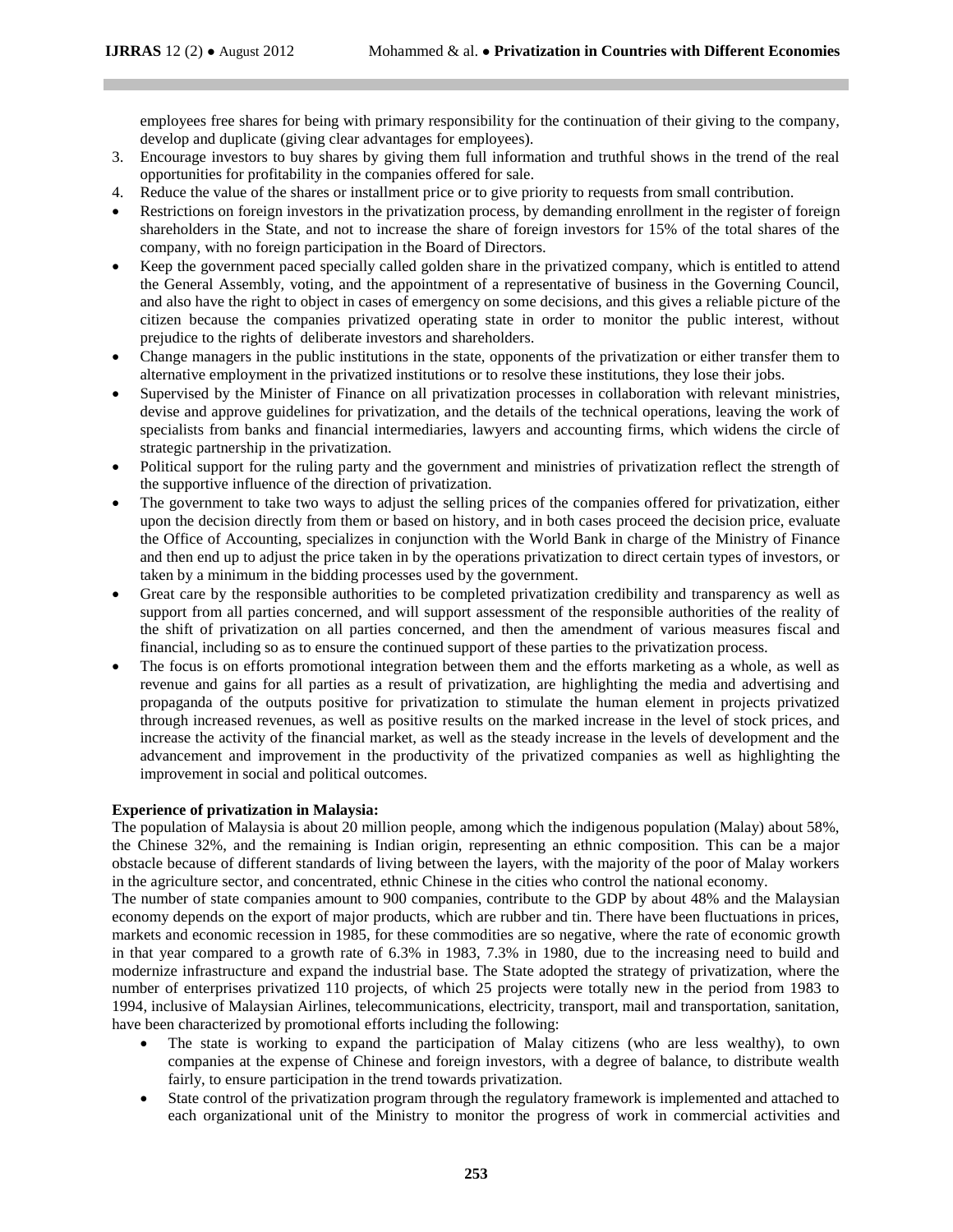facilities that have been privatized and, in particular in terms of quality of service and appropriate prices through two methods are:

- 1. Issuance of licenses for a specific time for the General Services Administration and after, the end of these licenses were adjusted according to the conditions of the variables developed, to increase the scope of competition, and review of the price mechanism.
- 2. Concession contracts for the management of public utilities, including the conditions to change some terms of the contract as the State deems necessary.
- Although most of the legislation in Malaysia does not impede the trend of privatization but it has modified some articles of the Constitution and laws to overcome the specific obstacles to the implementation of privatization programs such as, the charter's provisions for expropriation, and pension law, the laws of government facilities (Communication - ports - electricity - and others).
- The planning and implementation of privatization projects, "Economic Planning Unit," of the Council of Ministers, made proposals, including the Prime Minister, and after approval of the Council of Ministers, submitted to the parliament and the Senate for approval; so as to provide political support for the privatization program, along with the power of legislation and media attraction is the coordination between the Ministries and local government across the specialized committees of privatization on the level of each ministry and all the local government, and the source of all the proposals, whether from a citizen or a private investor or anyone, to be accompanied by a feasibility study in accordance with standard forms already prepared in the Economic Planning Unit.
- The cases of workers do not represent a big problem in Malaysia, salaries of workers in the private sector is higher than the salaries of employees in the public sector, making the turnout, to work in the private sector is more attractive, after the government committed private sector companies employing labor force transmitted to it for a period not less than five years with no dismissal except for reasons of legal disciplinary, with no reduction of their salaries as employees in the previous state.
- Government granted workers in the privatized companies the opportunity to allocate 5% of the capital of the company to subscribe to workers on concessional terms, and enable them to purchase a certain percentage of the equity at par after three years of work in the company, as the government seeks to provide other benefits to encourage workers to raise their performance.
- Malaysia's privatization focused on the development of the industrial sector to meet local needs and focus on exports and diversification of exports, with the modernization of the infrastructure with attracting foreign capital and new technological approaches in light of the political stability of the country.
- The State Strategic Plan at the national level for long periods of time, began during the privatization of its plan known as the (New Economic Policy), followed by later development plan known (2020 Strategic Plan) in order to join in the classification of industrial countries by the year 2020, double the average per capita income to four times, and so is moving in the field of privatization through the mobilization of all national efforts to achieve development in the economies of the nation, and to increase the average per capita income by the Strategic Information, and political support and focus on personal contacts to promote long-term programs.

# **Experience of privatization in Mexico:**

The Mexican economy faced huge economic catastrophe by the year 1982, in the period from 1971 to 1982, state debt increased by 26 % per year. In the last year the debt increased by 57%, and currency exchange rate collapsed, thus the economic situation worsened, until it reached the rate of inflation in 1987, about 159.2 %. The government, in 1988 decided to introduce radical economic reforms and economic interdependence held by the National Convention, all parties to the political, economic and labor to discuss alternatives to the comprehensive economic reform and to agree on principles and rules to be followed in this regard.

The beginning of the initiation and direction of privatization started at the beginning of the eighties, and was characterized by slow, not accelerated until the second half of the eighties, and the main goals at that time were the rationalization of government spending, managing repayment of government debt, attracting foreign investment, strengthening infrastructure and increasing economic efficiency.

Whereas efforts were characterized by the privatization program in Mexico as a result of the urgent need of funds, including the following:

- Isolate the considerations and social variables completely influence the paths of privatization.
- Transparency and openness in the proceedings, and selling clean, and sales to higher prices.
- Allowing the foreign investor ownership rates for up to 100 % of the capital, according to the nature of the sector, except for strategic sectors such as (bourse, radio and television, natural gas, and deforestation), and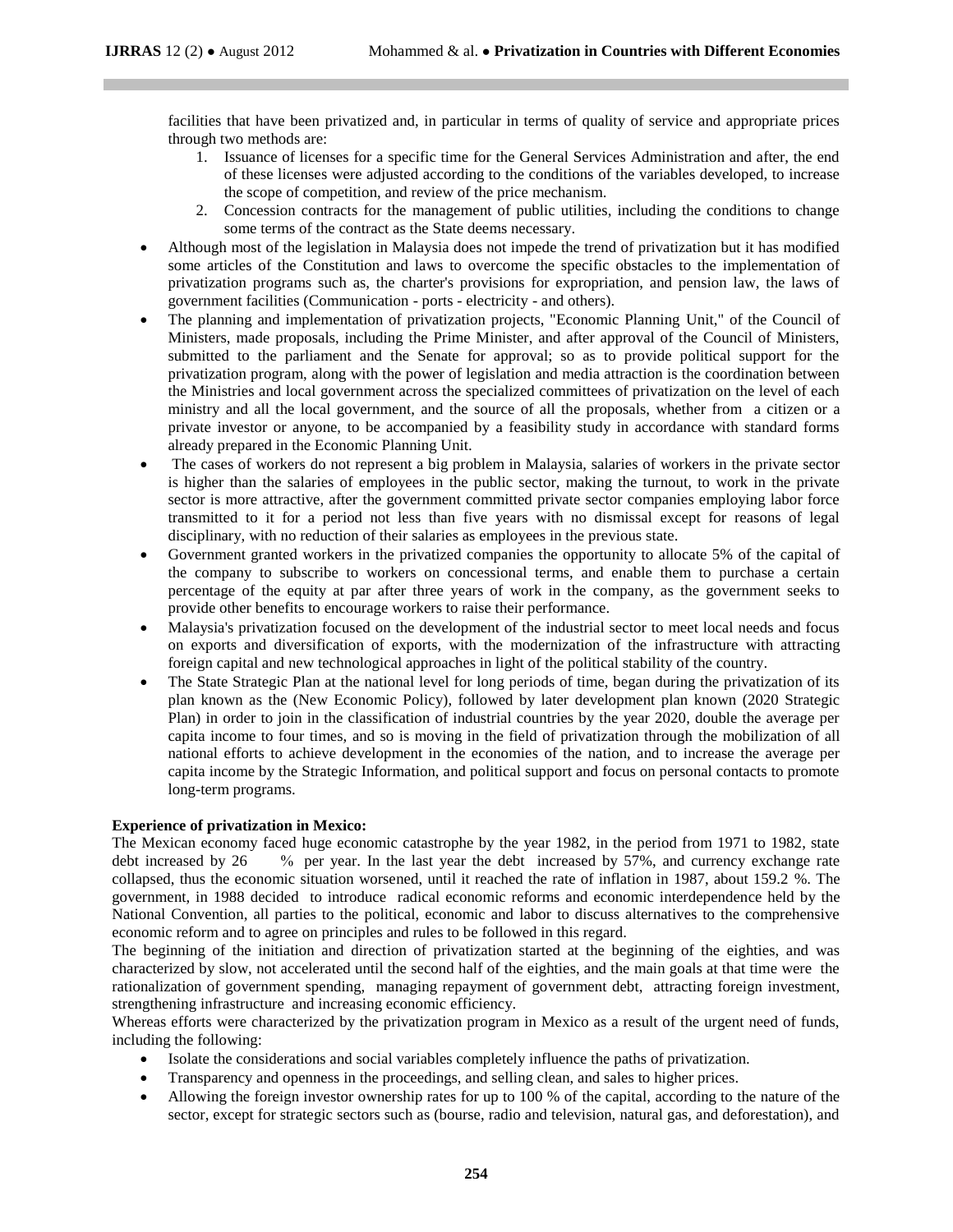in any case, the voting power of the foreigners do not exceed 49 % regardless of the percentage of ownership.

- Privatization methods were limited only to the direct sales method of public auction, the concession contracts for new projects, and the method of IPO, a few of the relatively high costs, slow in its procedures.
- 950 exhibitors were privatized government out of 1,115 Companies during the twelve years only, including commodity and multiple service sectors.
- Legislation has been initialized with the laws and rules relating to the protection, control and coping with economic competition and market forces and variables influencing it, and keeping pace with technological developments through the Council's economic competition.
- The focus was on the protection of consumer interests in light of awareness, and informing him of all the information that affected behaviors.
- Developed and implemented a policy to reduce the negative behaviors of companies, with respect to the monopolistic behavior of some, or to force the consumer to any specific action or refused to serve the consumer.
- Resorted the State in implementing the privatization program, not to load the burden of the private sector redundant workforce, and termination of employment with the tolerance to the effects of the financial situation and in accordance with the law.
- The state is to provide political support for the strict privatization program by not giving the opportunity for political opposition to abuse power in hindering privatization.
- The Office of the privatization of the Ministry of Finance centralized the preparation of the executive steps of the privatization and initial feasibility study, and may be help centers, financial advisory and ministries concerned, and then submit the Minister of Finance of the preliminary study of the Council of Ministers to be adopted by the Council of Ministers and the Parliament, then the work of detailed studies before approval shall be in each proposal in order to preserve the secret always under secret surveillance.
- The focus was on the pricing of services to reflect the true cost of production, and in order not to mix the privatization program of inflating prices or monopoly or exploitation of the consumer.
- Direct government support has been removed and differential support is to remove price distortions.
- The State has been keen to start the privatization of small enterprises to gain experience and then move to major projects.
- The state has avoided making any structural reforms of the sectors and the companies offered for privatization to save money, accelerate the privatization procedures.
- Was hired in global financial markets for the privatization of major projects, which cannot absorb the local private sector.

# **Experience of privatization in New Zealand:**

New Zealand has a population of 3.5 million people, and the New Zealand economy has recovered since the aftermath of World War II as a result of the growth of exports of agriculture and animal husbandry in the light of political stability, and during the seventies the economic situation has worsened as a result of strong international competition in the markets of agricultural products and livestock.

New Zealand began a radical economic reform, liberalization of all sectors of the economy and the removal of restrictions on foreign investment, which led to see that both the industry and services sector growing rapidly along with important sectors of the agricultural and animal wealth.

The efforts were integrated with promotional marketing efforts for the privatization program, according to the following:

- In New Zealand, the work of creating a comprehensive privatization program as part of an integrated economy and, in particular to lift protection tax, the liberalization of the banking sector, create market and the laws to stimulate competition, restructuring of public institutions, then transfer ownership and management of the private sector.
- Governmental activities have been transferred to a commercial nature Trading Activities in the departments of state to the state-owned companies as a transitional phase in preparation for sale to the private sector, and this method is called Corporatization, in order:
	- 1. Improvement and development of the financial performance of the activity.
	- 2. Open competition and create a regulatory framework.
	- 3. Address the issues of surplus manpower.
	- 4. Increase government support.
	- 5. To maximize the value of the sale to the private sector.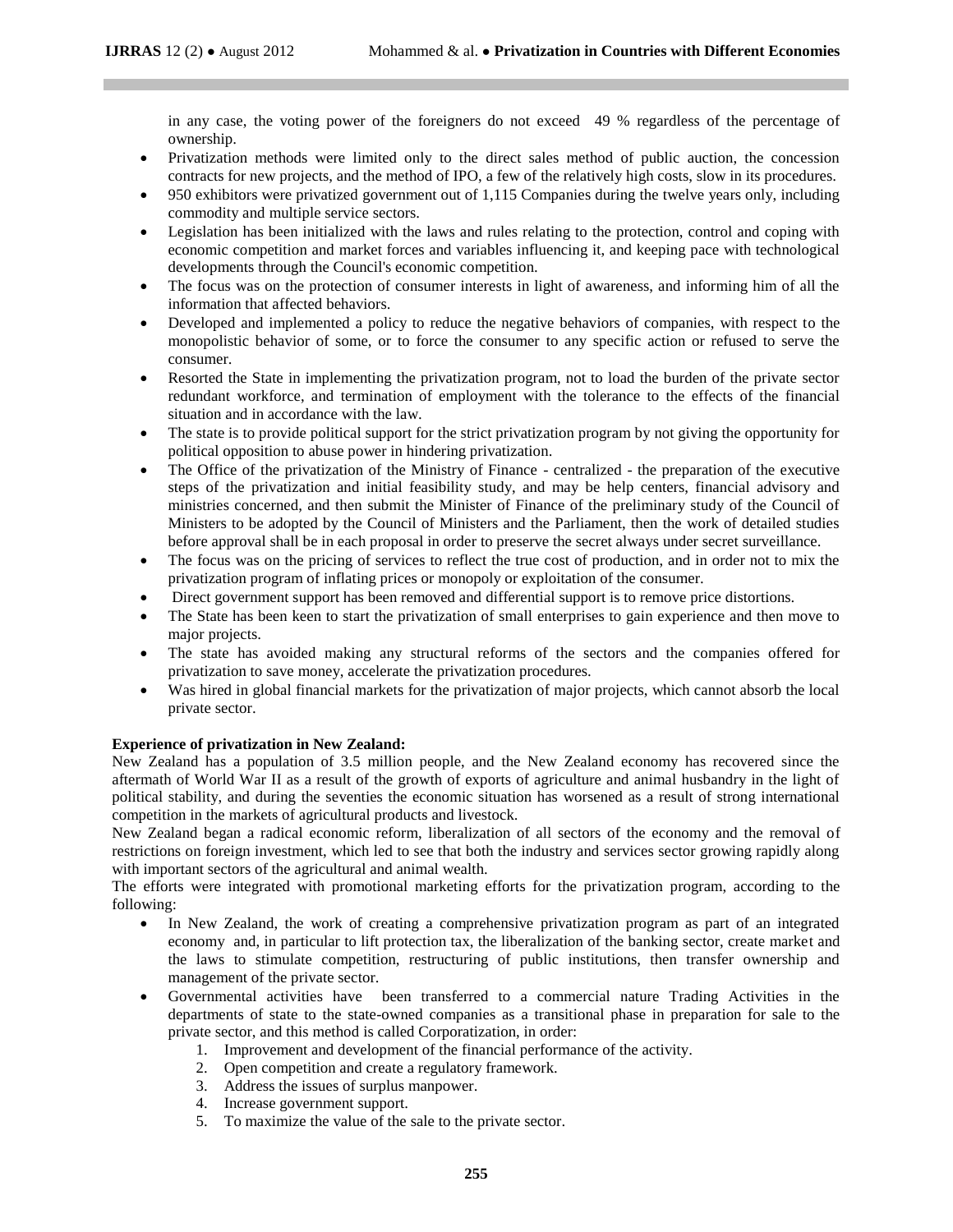- Members of the boards of state companies with successful experience in business management method were employed according to the private sector contract and renewed every two year after the calendarneutral process of their accomplishments.
- Granting boards of state companies, and general managers, all the powers of art to become more efficient.
- Give companies broad authority to manage them on a commercial basis, to operate free from political influences and social development.
- New Zealand adopts the method of selling your Private Sale, to sell percentages of ownership of the investors from the private sector bid, along with some other sales methods Cllacttab year.
- The state owns golden share in privatized companies for the control of some strategic issues, such as to require the government to the foreign partner put half his shares for sale to the citizens, in the stock market after three years from the date of purchase, after investigating the foreign partner's profitable, after adding it to significant improvements in the performance of the company.
- New Zealand has developed a method to control the private sector companies, so that they do not intervene in state matters, only in necessary cases.
- Established the New Zealand Council of Trade Control of the Ministry of Commerce for the purpose of protecting the interests of the consumer, when he complains of low or high quality is not justified in the price and other issues.
- The State of the workforce in excess of the need for companies transferred to the private sector, financial compensation, sometimes up to a three year salary, linked to a number of years of service, during the first six months of termination of employment to help them search for jobs in the private sector, after the expiration of this period about \$ 500 per month was spend to secure basic needs and assisting them in the management of state jobs in the private sector.
- Take into account the state of non-discrimination between companies and government privatized businesses, both administered in a manner of corporate private business, not to grant any monopoly rights.
- State shall terminate all financial obligations prior to the sale or transfer of corporate Government departments to companies, which is known as "clean selling".
- Oversees the management of privatization processes, and organizational unit belonging to the Minister of Finance, where the proposed unit conversion activity of government is to state-owned company, after a preliminary study, presented the study to the Council of Ministers, Parliament, and after its adoption, it is converted to the competent minister corporate government Minister of State Owned Enterprises where the procedures required to establish and appoint members of the Board of Directors based on purely technical considerations.
- Negotiates and Minister of state companies (the buyer) with the Finance Minister (or the seller) on the valuation of assets and workforce, and how to pay the price and terms of conversion, and then after that company is subjected to the control of the Minister of state companies.
- Include privatization efforts in the New Zealand economy, commodity and many service sectors, but it was not a priority of privatization in New Zealand to expand the ownership base.

# **Privatization in France:**

The idea of privatization was popular and widely accepted among the French leadership community, since Francois Mitterrand's government. Based on the results of the experience of privatization in Britain, began the experience of privatization in France 1986. The privatization of Renault for the automotive industry has been the goals and methods used to implement the privatization program in France, similar to a large extent the goals and methods used in the privatization program, the British government (which began in 1979, the Conservative government led by Margaret Thatcher). The promotional efforts and integrations with marketing efforts are as follows:

- The French government to create the investment climate, development of French capital markets and give increasing attention to the expansion based on ownership.
- The government has encouraged small investor citizens, giving them priority in the purchase and offers of shares, and to give more attention to workers in firms covered by the privatization program, giving them the right of subscription in the range of 10% of the shares of their facilities, ana discount in the share value by 5. And the discount rate rose to 20% if the stock were kept for two years, as staff were allowed to the value of shares installments over three years, did not allow the contribution per capita, including more than 5% of the share capital established to ensure that the concentration of ownership in a few owners.
- State retained the same golden arrow in some installations.
- Development of laws to attract foreign investment, with controls for the contribution of foreign investors, so as not to result in harm to the economy.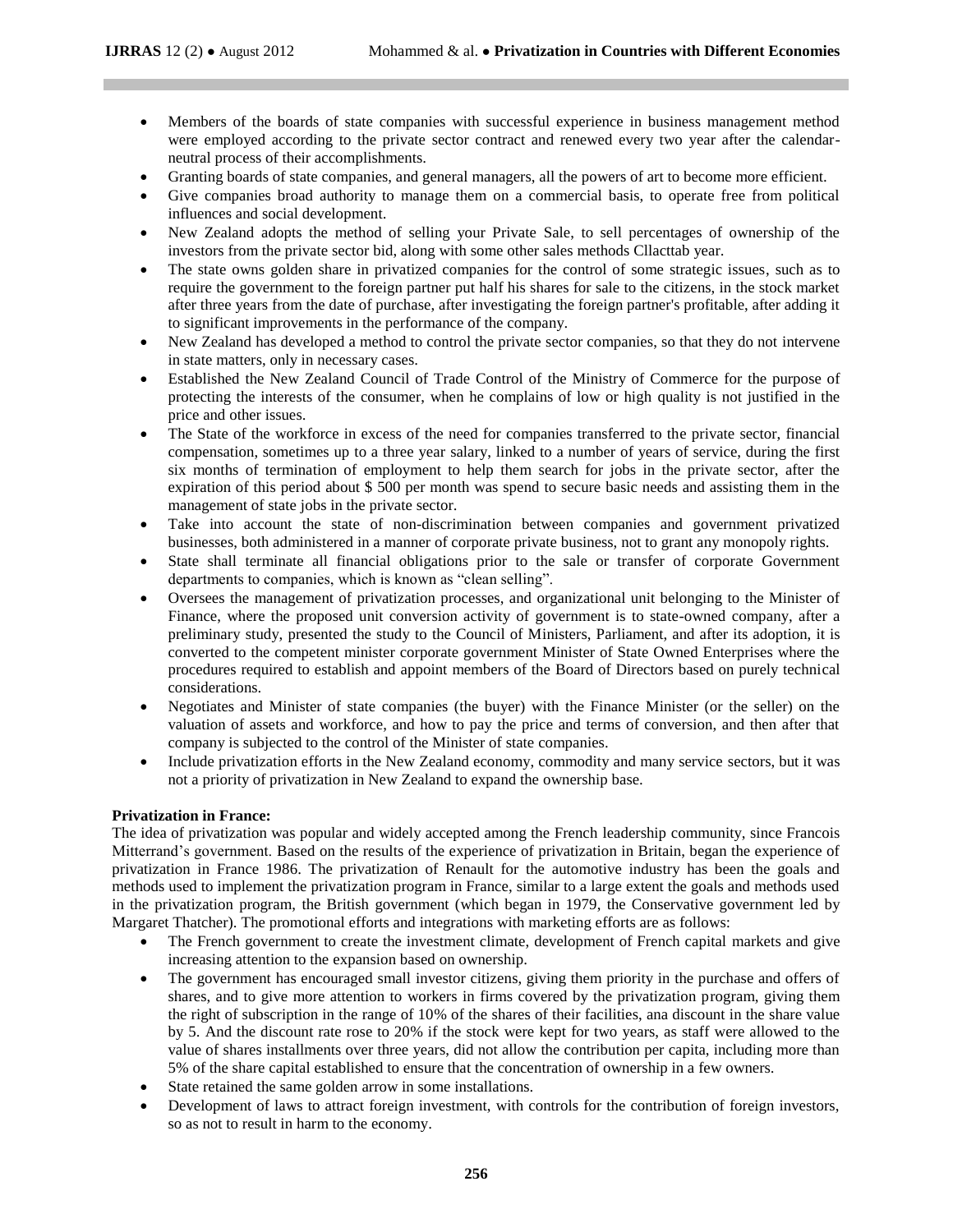- Massive media campaigns to encourage citizens to buy shares, especially shares of companies in which they work.
- Centered methods used for sale in the privatization program in France:

1 - IPO by selling: The Minister of Economy and Finance and the allocation price of the stock based on the recommendation of the Privatization Commission, and is declared to buyers, without announcing how they were reached, and are all operations are centralized by a neutral body in a room brokers stock market, and then announced to the broad audience the number of shares offered for sale, and after the closure of the IPO, the process of the allocation of shares, and if the purchase orders, be drawn by lots, or reduce the nominal value of shares, in order to increase the number of shares offered for sale.

2 - IPO by swap shares and investment certificates of participation are private equity companies transferred to the private sector, which was nationalized in the past.

3 - Increasing the capital, when the State is a shareholder in the company, do not exercise their right to subscribe to more shares, but leaves the opportunity for savings to meet the needs of public funding.

4 - To hold a special sale by auction, taking into account the evaluation of professional and financial capacity of prospective buyers as a basis for preference as well as the possibilities for marketing them.

5 - Purchases by employees, have granted a free share for every ten shares, with the imposition of the acquisition of the shares for a year or given priority or installments.

- Media started the privatization program after the selection of companies by candidates for conversion, and selection of methods appropriate for funding, which started by the Minister of Economy, Finance and customization. They made a declaration at the start of the conversion process, and appeared on television, spoke on the radio and held press conferences in order to expand the scope of acceptance year, at the same time exposure of investment banks (those who work as investment bankers for the converted company), auditors (those who work as consultant conversions process), receiving investor bids for purchase on official documents and the Bureau shall review the company's accounts that were transferred in the previous three years, which amounted to the audit fee by 15 % of the value paid by the Company transferred fees to external audit.
- The company selected the converted company propaganda to start a draft campaign.
- Auditor provided estimates to five users, who were:
- The Minister of Economy and Finance and Privatization, and the client who commissioned the work, the auditor, the investment banker (Pennekar investment), the Privatisation Commission, Exchange Commission, the investment banker then presented his report to the Minister and to the Committee on Privatization.
- Committee was established privatization as a strategy government to confirm the objectivity of the evaluation, and the separation between the Minister and investors, buyers in the negotiation processes, and after the establishment of the Privatisation Commission to consult, make a recommendation to the minimum price of sale of shares or assets, does not disclose the minister on how to reach his decision at the final sale.
- Used for the Privatisation Commission and the competent minister, pricing strategy at relatively low to enhance the process of final sale, to gain public confidence in the fairness of the privatization and offer access to the promotional effect caused by the high value of the stock in the market for a specified price.
- The Ministry shall determine stock prices and selection of the hard core of shareholders, and announced details of the IPO, as the investment banker to send information via telex to agents and to other banks around the world, it also spread propaganda in the media, advertising nationally and internationally and among investors.
- After completion of the IPO, the competent Minister announces the results and the authorities of the Stock Exchange publish and issue price charts of the first official market and inform a bank or investment banks, the number of shares allocated, and registering the names of shareholders, and after two weeks (and after about four or five months from the date of the first announcement) the transfer of ownership is complete.

# **Experience of privatization in Brazil:**

Brazil began the implementation of a comprehensive program of economic and structural reform and formed the plans relating to privatization, since the mid-off 1994, in order to stimulate investment in targeted industries, and programs of various incentives to encourage exports and the promotional efforts and the associated efforts of marketing are as follows:

 The Brazilian government is to create the investment climate to stimulate production and exports, attracting foreign investment, but there are restrictions on foreign investment in certain strategic sectors (such as oil, strategic industries and public utilities), along with the need to register the goods and investment, even if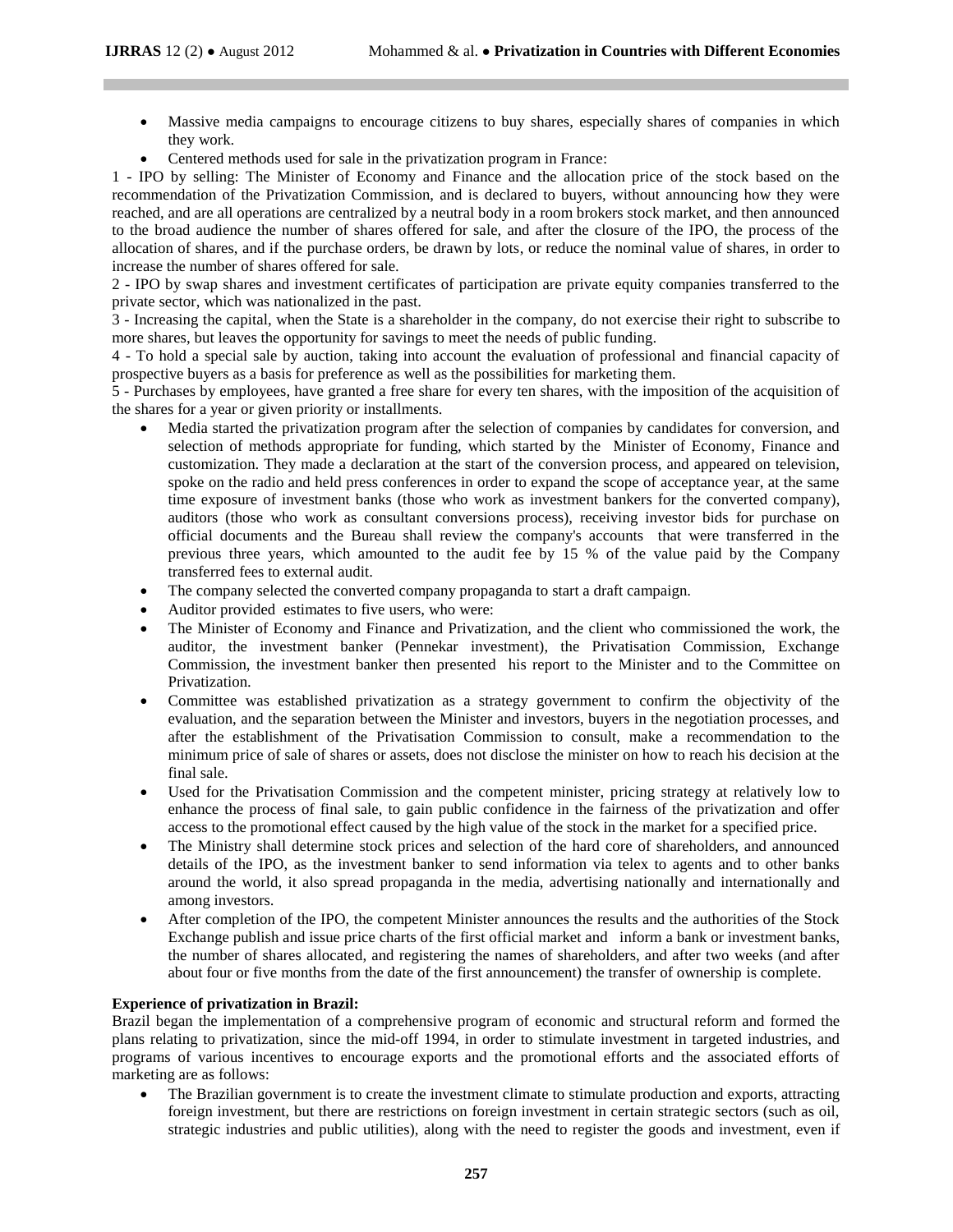intangible commercial National Institute of Industrial Property in Brazil. In addition, the collection of taxes are relatively high, without any exemptions for the foreign investor, for the investor more than the national tax legislation, although amended in economic reform, but according to the type of industry.

- The Brazilian government is to strengthen the free zone advantages, incentives and tax breaks to encourage exports, and create industrial zones and export to fully develop the infrastructure.
- Government attaches importance to developing the skills of Brazilian workers, government also provides free training programs for workers in the major cities and industrial areas with their emphasis on exportoriented policy after crossing the replacement of imports.
- Do justice to economic measures and policies in a transparent and credible privatization and justice between all parties involved, all described as the best promotional efforts that can be used to privatization issues, which focus on actions more than words, through the use of media and advertising efforts and propaganda.

#### **Privatization in Chile:**

Privatization began in Chile between 1975-1984, where the public sector contributes to 40 % Of GDP, but the state has re-nationalized enterprises to their former owners in the private sector, as the liberalization of foreign trade and the removal of restrictions on economic activity, has been content and promotional efforts of the marketing efforts of the privatization program are as follows:

- The Government of Chile used methods, such as auction, bids and conducted direct negotiations, but the method of financial payment of the user is Debt-led Basis, in the sense that he would pay a down payment of the amount agreed upon, and the remainder in the form of a direct loan by the investment bank owned by the state, and a maturity between  $(8-15)$  years, at an interest rate between  $(8-11, 96)$ , which led to the formation of financial and industrial conglomerates, the concentration of ownership.
- The latest payment system adopted by the Government of Chile is the negative impact on the value of the sale, which was considered low compared to the difference between the sale proceeds and the carrying amount of units sold, and also led to the weakness of the financial market due to the great pressure that was put to finance the sale of the projects.

In The privatization method in the period (1975-1984) has resulted in the bankruptcy of many enterprises and the liquidation of some of them and the government took control of projects that were managed by banks, as well as filtering and managing some industrial clusters.

The most important reason for failure was that the purchases were financed with borrowed money, and the appetite for projects offered for sale without access to investors and management expertise; while the nature of the activity of the Chilean government focused on selling to increase state revenues and to reduce the budget deficit.

- Proceeded the Government of Chile in the period following the privatization of (1985-1988), as a result of the failure to treat the negatives that have plagued the economy in the past, such as industrial clusters, financial, and concentration of ownership, and the budget deficit due to expansion in loans, directed the government to broaden the ownership based on encouraging staff in public institutions to buy stocks at attractive prices or to provide soft loans to them, as well as diversification of the privatized enterprises.
- Opened the Chilean government doors to small investors, while providing incentives for citizens to return funds smuggled out, and modify the restrictions on foreign exchange, and allow swapping foreign debt, the shares of common domestic and buying foreign debt of the country and converting it into domestic debt, was to resort to the method of selling by auction with a roof of the property, provided the buyer does not exceed the share of 20% of the capital for the project, as well as offering shares for public subscription with a requirement that 50% of the capital for the project was owned by at least one hundred shareholders or more.

#### **Experience of privatization in Egypt:**

Began The experience of privatization in Egypt began when the government signed an agreement with the World Bank in May 1991, a corrective structural program of the Egyptian economy, a central part in this patch, but the real start to give the private sector, the importance and influential role, was with the opening of the economy in the era of the late President Sadat in 1975.

The experience of privatization in Egypt has targeted (Procedures Manual for the government's program 1996the corporate restructuring and increasing the use of available energy, and expanding the ownership base and the opportunity to connect to foreign markets, access to modern technologies, attract capital for investment, stimulate capital markets as well as reduce support government and rid public institutions of the major losses accumulated. The government has issued the Law No. 203 of 1992, explaining the systems and structures under which public companies, office was set up for business, and then formed a committee chaired by the Prime Minister with the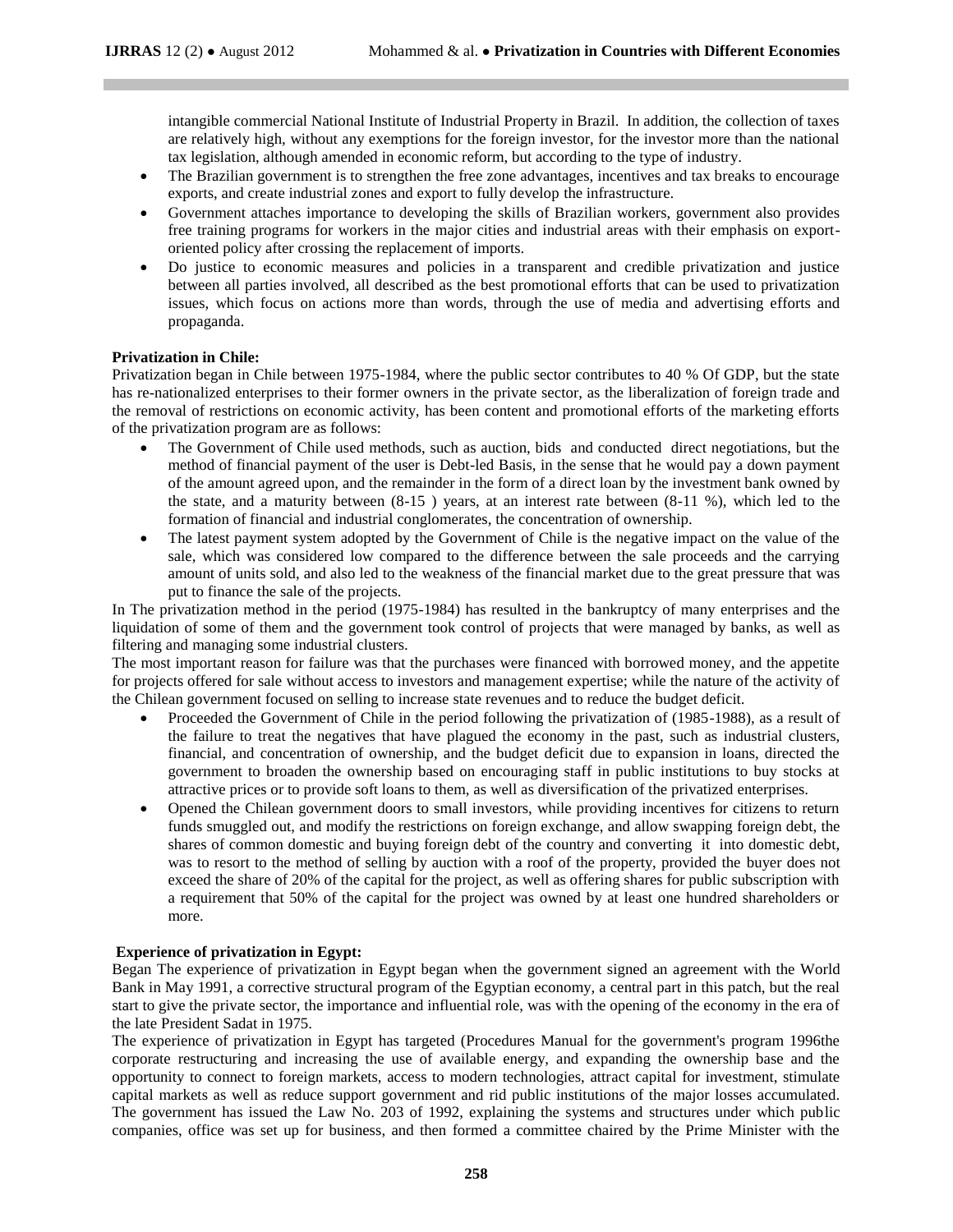participation of Minister of Public Enterprise and the Office Technical Department, to recognize and monitor the implementation of the privatization program.

The conduct of the privatization program is the responsibility of holding companies - according to the program and approved by the Minister of Public Enterprises - which allowed employing the expertise of financial consulting institutions, both local and foreign.

The effort of the privatization program in Egypt, and related marketing efforts are as follows:

- Implementation of the program heading to the method of privatization IPO in part in the capital of the companies included in the program, often within the limits of 10% of the number of shares, so that there is a fear that the general and complete or a great extent of underwriting can cause an adverse effect leading to lower market value of the shares, and that the issuance of the first part of the IPO by a few offers the opportunity to issue a price less than the real price, leading to profits of capitalism, and the formation of the first positive impression that attracts national investments and investors to participate in the privatization program.
- The Ministry of Public Enterprise resorted to the sale of some of the facilities or part of the way the private placement, for any one investor or group of investors, either by tender or direct negotiations in a way, the following indicators are used as the basis for evaluation and comparison between the deals:
- 1 Previous experience in the investment and management.
- 2 Additional investment and financial capacity.
- 3 The ability to provide new experiences and the use of advanced technologies.
- 4 Plan to take advantage of available labor and the development of their capabilities and skills.
- 5 Benefits that will accrue to the community.
- 6 Foreign exchange to be used in payment.
	- Workers of the privatized companies were offered the opportunity to purchase a share of the equity in the range of 5% of the number of shares, and a 20% discount on the price of. Also selling a stake to employees through their own union (as is a private investment fund to them). The distribution of profits generated by the arrows on the staff members of the Union, and which will disappear when the membership of the union factor withdraws from or termination of service.

It was found that many of the employees were acting on their own shares in the pursuit of capital gains, so it is better to impose upon them keep it for at least one year.

- The methods used in the privatization program in Egypt, to encourage negotiation of leases for the energies available and can be operated by the private sector, as well as management contracts for facilities and assets, as were the liquidations of certain assets utilized in a meaningful way.
- To take some actions and amend certain laws to suit the privatization program, but not to initialize complete legal legislative and sluggish bureaucratic, slow process litigation, with the difficulty of implementing the provisions of the judiciary, investors to be protected along with the capital nature of volatility, which reduces the opportunities of the promotion of privatization.
- Suffering of the privatization program in Egypt from a lack of information, lack of data supporting investors in the decisions they make to participate in the program, and the media and small and very limited advertising efforts for the privatization program , leading to the formation of negative attitudes of citizens towards privatization, and what's going on in the minds of the Egyptian investors, foreign, and all citizens about privatization, it is the black of the removal of subsidies and price increases, and the abandonment of the state social classes is limited and no income.
- Due to the limited training programs and developing the capacity of staff in the projects offered for privatization, and the lack of plans prepared in advance to address the problems of reducing the staff as a result of the privatization program, formed by the workers and leaders in many companies a bleak picture of privatization, which led to the existence of opposition from the managers and workers in these companies to the privatization program, and this opposition is compounded by the lack of awareness programs to the issues of privatization on the level of citizens, investors and companies, political and administrative leaders and employees.
- There is a loss of confidence prior to the investors at home and abroad, because of the actions of nationalization, and the absence of the efforts of media and advertising is sufficient for the privatization program in Egypt, and what was the steps, along with photo black present in the mind from the experience of fund management companies and vice-loans, and some of the officials in former ministries rose in the level of exploitation and functional issues, and used public funds unlawfully.
- Capital market in Egypt suffered from a lack of data and information, and the low level of transparency and credibility in the minds of those dealing in it, along with the relative decline in the numbers and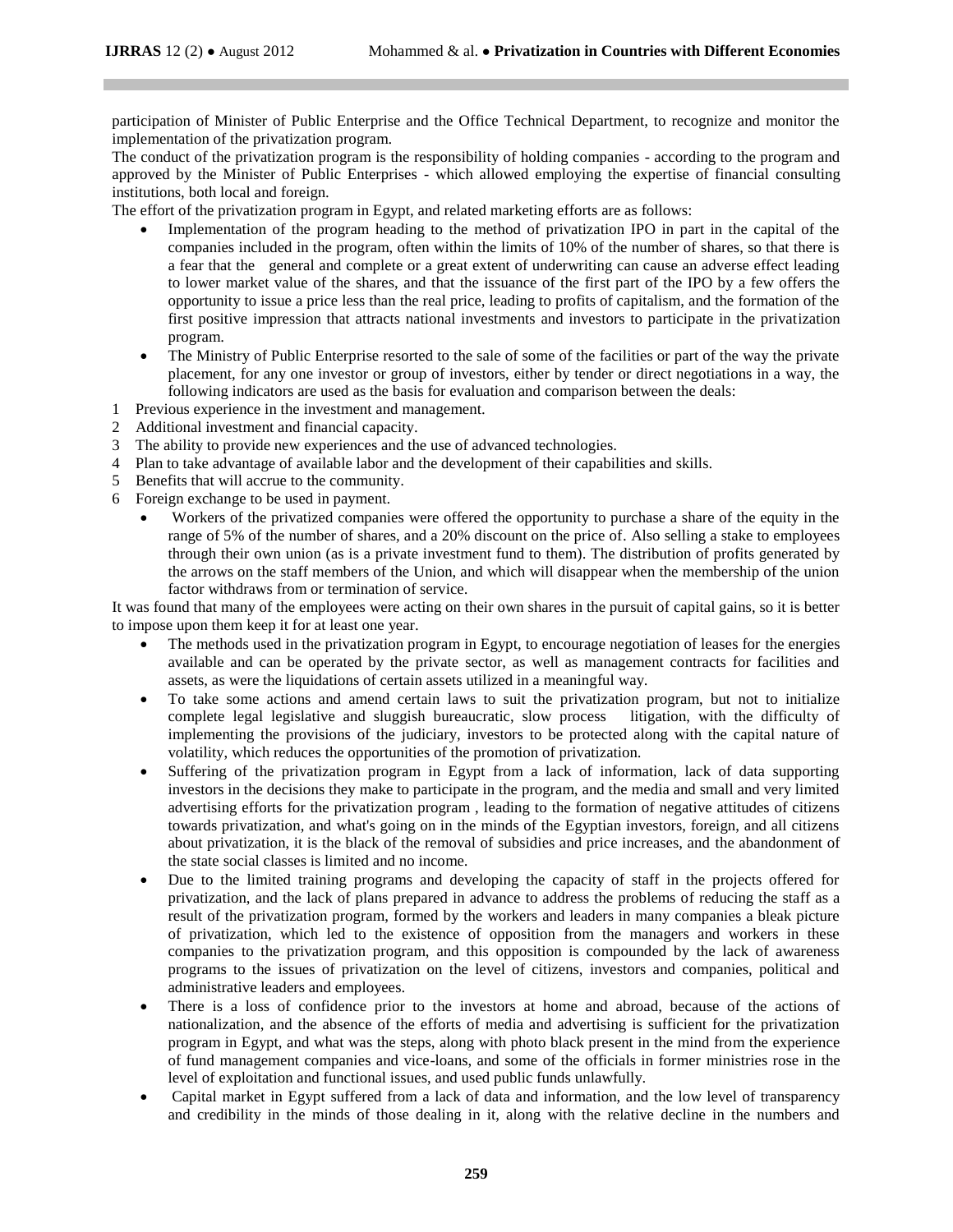competencies of experts in capital markets, leading to less shock in the confidence of domestic and overseas investors.

#### **Lessons learned from previous privatization programs in the application of the privatization program on the Egyptian economy**

\* Each of the British and French experience in the privatization restrictions limited foreign investors, to take care of the National Economic and the public goods, in fact it is regulated, and not an impediment to attracting foreign investment, and that is what has to be given more importance in the Egyptian experience of privatization, to avoid speculative investors foreigners in the capital markets, following the professionalism of this behavior and their quest for quick profits, which may be achieved in the absence of transparency or credibility or accuracy of the information in circulation.

There is no doubt that upon the study and identification of these controls, it is not difficult to attract foreign investment, and to give the opportunity to domestic savings, and to provide a suitable environment to attract the best of the national funds that invest abroad.

\* Investors always need to acquire information on companies replacing privatization, and information relating to capital markets as a basis for decision-making, and other requirements necessary to mobilize the efforts of investment, and mostly not sufficient information is available in the Egyptian program of privatization, even among some specialists based on the program.

While successful experiences in the privatization programs were always based on sufficient, truthful and accurate information it is enough to know that the bankruptcy of U.S. giants such as Enron Energy, Inc. and WorldCom, and the deterioration of the value of their shares in the capital market were due to the exposure of deception and fraud which demonstrated the Audit Office in information on each of them.

\* Privatization programs are always required to create a fully legal legislative at the state level. The fact that capital is highly volatile, is intuitive clear economic, and what was in the Egyptian economy in this regard is an amendment to some laws and procedures affecting privatization, while still legislation and laws in Egypt, a forest Jungle difficult to deal with them to provide full security to investors, causing them to make investment decisions, millions who are fearful than hiding them in this area, but some of them do not deal - to provide security for investments - but by side roads and irregular methods.

While the configuration of full legal legislative at the state level, investment is economically feasible for the national economy as a whole, which is also a necessary condition, but is not only enough to attract foreign investment and the Egyptian national privatization program, better terms are also needed.

\* Can take advantage of Britain's and France's experience to promote the privatization programs, media campaigns, and intensive advertising addressed to all the targeted market segments (people / investors / employees / managers / official bodies / political and social leaders), and is necessary in terms of: the importance of building bridges of confidence, to ward off the black by the events of nationalizations in the past, and to minimize opposition from workers, managers and leaders, the popular and political program of privatization, and the fact that it is necessary to provide transparency and credibility of the program, and the emphasis on economic liberalization and inspire the spirit of competition, and giving an increased role for the private sector in economic development.

\* One can benefit from the experiences of England, France, Malaysia and Brazil in the strengthening and development of export industries, the development of related technologies and support to them, as well as technical and professional development in the disciplines of the labor required for export, and is characterized by this higher approach, economic feasibility, openness to global markets and unlock the hidden potential to competition, thus contributing to the rehabilitation of national employment and achieving the expected results thus more of the media and advertising can be used in a way to raise awareness and encouragement to move forward in better promoting the privatization program.

\* Requires the Egyptian economy to increase the level of interaction and integration with the global economy, to take advantage of opportunities and possibilities lying in globalization, and to overcome the challenges arising from participation in, and dealing with it, and can be an effective integration with the global economy, if the government continues to provide the following:

\* The development of infrastructure services and reduces the cost of use.

\* The face of sterile bureaucratic procedures.

\* Enter into partnerships and strategic alliances and blocs of Arab economic and international, such as activating the Arab common market, the Arab Free Trade Area and to engage in industrial and technological partnership with the European Union.

\* Provide investment environment to be more attractive for national and foreign investments as well as for foreign investment.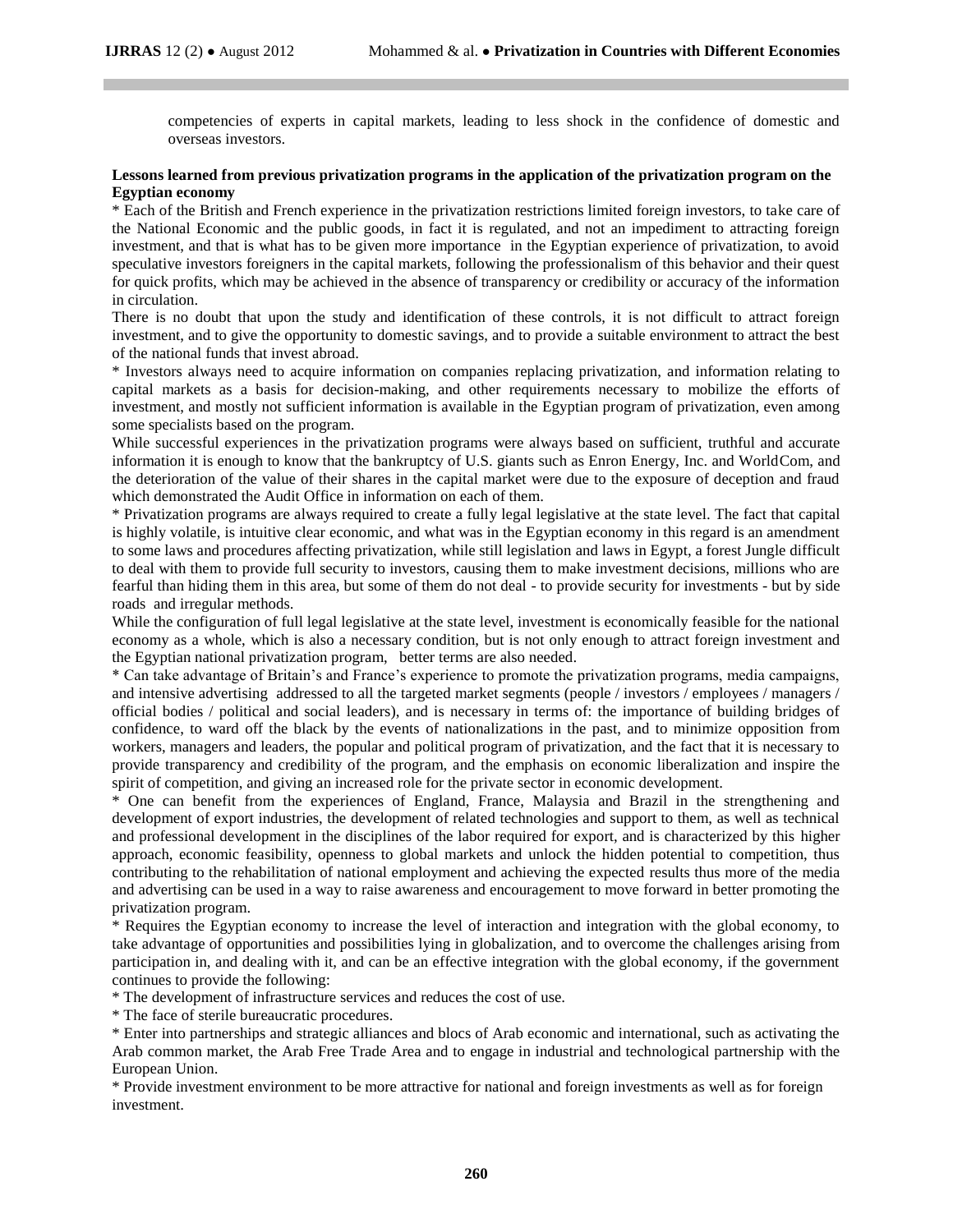\* Enhancing the competitiveness and comparative advantages of the Egyptian national economy as a whole and the private sector in particular.

\* Programs to encourage export of goods and services.

\* Develop the skills and capabilities of management expertise of the chambers of commerce and industry to make them innovative and competitive through the adaptation and development of education systems, and scientific and professional associations.

\* Give special attention to monitoring and improving the quality and standards of measurement comparison of productivity and effectiveness.

\* Care and commitment to global standards of quality such as ISO 9000.

\* Investment in research and development, skills and technical knowledge and work environment, and human resources and modern production techniques.

#### **2. CONCLUSION**

From above some important points can be drawn which are the epitome of this paper, these following points are also considered as recommendations in this study:

\* Should not activate the privatization program through economic and political reforms and a comprehensive social vision of a promising strategy. Privatization is not an end in itself, but a means to increase efficiency, activation of incentive systems, reduce the burdens on the state budget, the expansion of ownership, increase the sense of belonging to a homeland and increase national economic growth rates.

\* Of the necessities essential for privatization, are developing the capital market in a developing country, concentrated economic power, and then political power in the hands of a few actors, resulting in a market that is not stable, and small, may be recent, that leads to large fluctuations in stock prices as a result of normal trading, manipulation or deliberate or non-transparent, and it becomes an obstacle to the development of the capital market, which hinders the promotion of the privatization program, and increase efficiency thus, increasing growth rates.

The second effect of capital market development is the fact that short-term investment planning is the one which controls the company. This effect is larger if domestic markets are small, to restore the initial cost of investment for long periods beyond the financial viability of investment decisions and impedes the reduction of overall costs, selling prices, the ability to compete in the markets, hinders exports, and in the end evolve it into bankruptcy.

\* Should improve the performance and professional work of managers at the state level, in the private and public companies, based on the Department of manufacturing instead of the traditional management. It is necessary to strengthen the market environment and the organization of companies and management incentives, and this is what enhances the performance of companies, not the property itself. The majority of the concerns of managers of private companies in developing countries is to wage issues, reputation, and survival, and not as it should be to achieve profitability for the shareholders, and then become scared to account for failures or the pressure upon them.

\* It is necessary to strengthen the market to make it viable to compete, and the establishment of market economies as a way out however, to deal in international markets and the international economy, and the entrance to activate efforts to export and comparative advantages in a world dominated by economic blocs and political significance and should be aware that privatization alone does not make a competitive environment, competition does not require that all institutions are owned by the private sector.

The achievement of this step faces three obstacles such as:

First: Most of the economies of developing countries have become accustomed to monopoly, monopolistic competition and oligopoly.

**Second,** the absence of information on the economic rules on the national level and the ambiguity of the market and the absence of anti-monopoly legislation impede the performance of managers.

**Third:** that developing countries experiencing a real shortage of skilled manpower, and training institutions,

technical and vocational advanced training techniques and modern.

What is needed is to make marketing effort calculated for the privatization program, to all market segments targeted (citizens / investors / employees / managers / official and popular bodies), so that some developing countriesoriented socialism spent a period of time in the nationalizations and the public sectors, and the people trust without the people's experience, making the macroeconomic state heavy burdens and debts and the suffering of the citizens. How can we promote a program of privatization among themselves, in their imagination that the results increase their sufferings, increase support for them, lose some of the workers in the privatized firms and jobs, so it takes effort for deliberate and planned promotions and marketing? The privatization program takes into account the strategic partnership for all parties involved in the program, so do not do harm to one, and even take part in harvest gains, real participation with a focus on counter any potential damage caused to one of the Parties.

\* The establishment of councils for advice Deliberation Councils .Councils where the involvement of the private sector, and all parties with the government in economic policy-making as well as to ensure participation of all